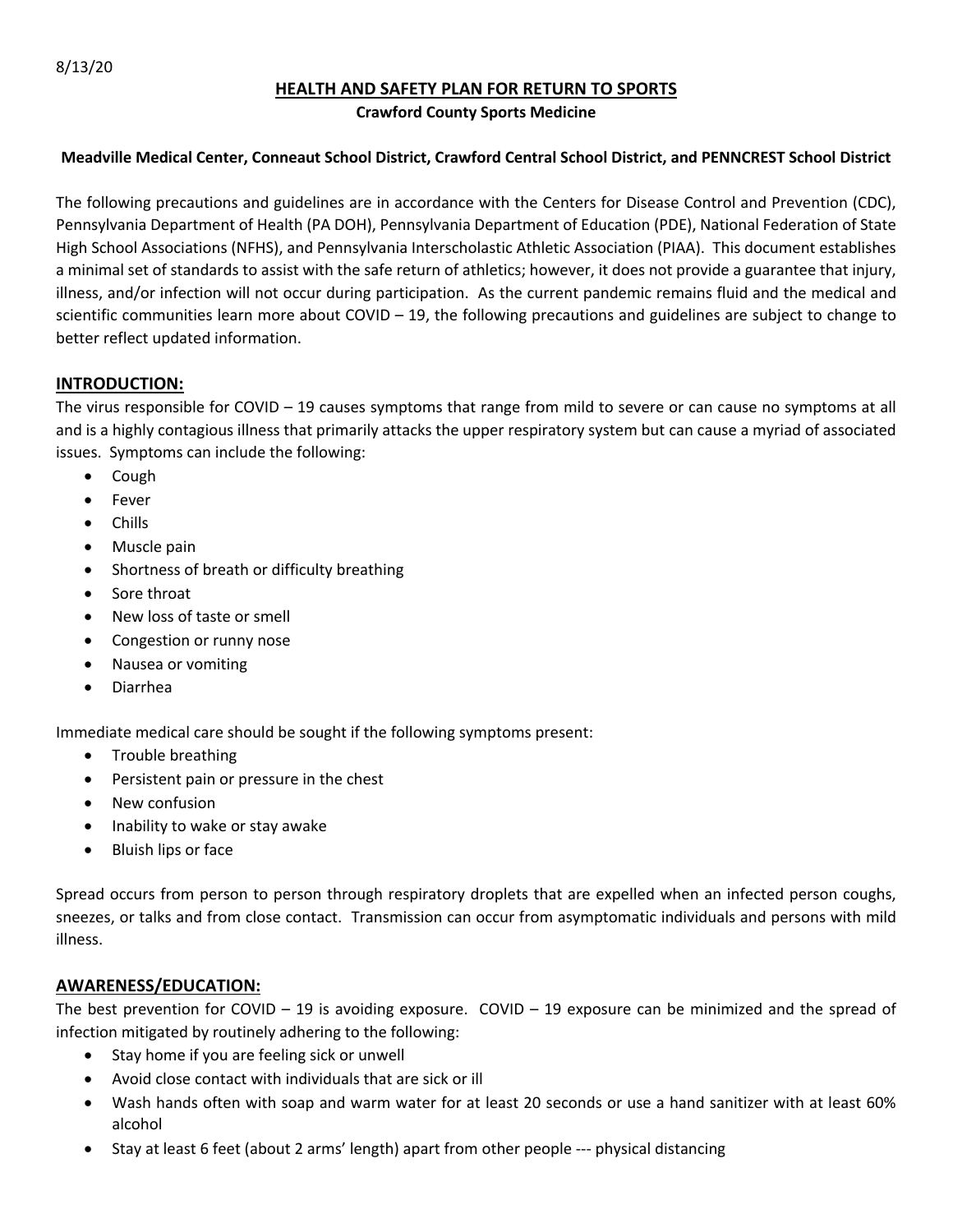- Cover your cough or sneeze with a tissue, then throw the tissue in the trash and wash your hands as indicated above
- When in public and physical distancing cannot be consistently achieved, wear a cloth face covering over your nose and mouth
- Avoid contact with your eyes, nose, mouth, and face covering
- Clean and disinfect frequently touched objects and surfaces
- Avoidance of large group gatherings

**Strict adherence to the above recommendations will be necessary by all athletes, coaches, administration, staff, and parents to assist with allowing the successful completion of an athletic season while minimizing the risk of the occurrence of infection.**

# **ADDITIONAL CONSIDERATIONS:**

The following considerations will need addressed prior to the initiation of the athletic season:

- Athletes, coaches, administration, and staff that are or may be at an increased risk of developing severe illness from a COVID – 19 infection due to underlying medical conditions **should carefully consider participation.**
- Underlying medical conditions may include but are not limited to the following:
	- o People of any age with the following conditions **are at increased risk** of severe illness:
		- Cancer
		- **•** Chronic kidney disease
		- Chronic obstructive pulmonary disease (COPD)
		- Weakened/compromised immune systems
		- Obesity
		- Serious heart conditions
		- Sickle cell disease
		- Type II diabetes mellitus
	- o People of any age with the following conditions **might be at increased risk** of severe illness:
		- § Moderate to severe asthma
		- Cerebrovascular disease
		- § Hypertension/high blood pressure
		- § Weakened/compromised immune system
		- Type I diabetes mellitus
- The district will distribute educational information and participants will acknowledge receipt.
- Screening of all athletes, coaches, administration, and staff to determine if any travel has occurred to a "COVID 19 hot spot" as defined by the Commonwealth of Pennsylvania which may necessitate a 14 day quarantine based upon individual circumstances.
- Initial screening of all athletes, coaches, administration, and staff with a comprehensive COVID 19 questionnaire to establish the baseline health and well-being of respective teams and to identify any potential need for quarantines/isolations based upon current or previous COVID – 19 infections or close contact with infected persons.

# **SPORTS MEDICINE PROTOCOLS**

1. Daily screening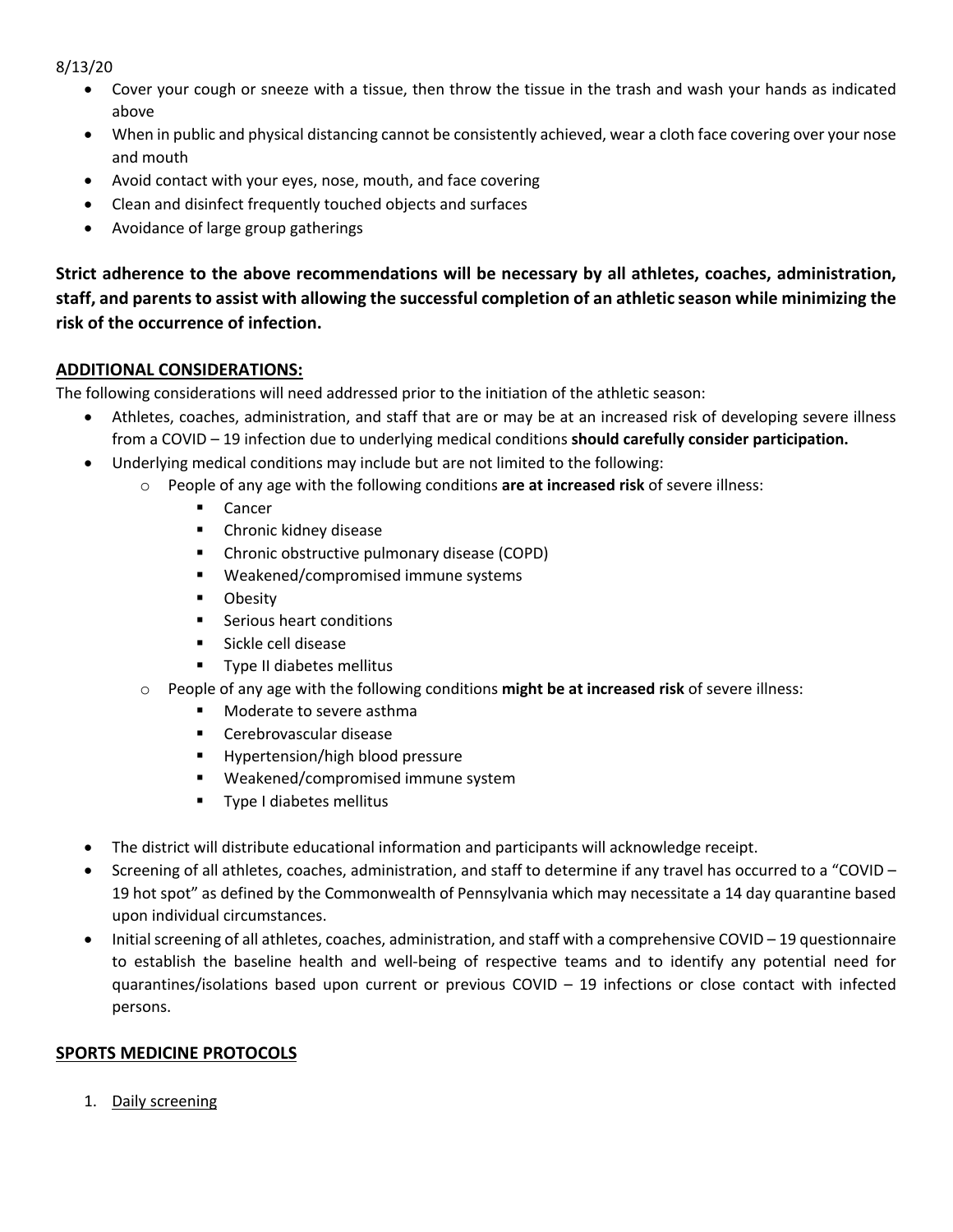- o Athletic trainer or designated staff will screen each athlete, coach, administrator, and staff personnel that presents for a workout, practice, or competition using the Daily COVID – 19 Screening Report and record each attendee's temperature
	- § Anyone registering a temperature exceeding 100.4 degrees Fahrenheit will be sent home and not permitted to participate
	- Anyone who answers "yes" to one of the daily screening questions will be sent home and not permitted to participate
	- § Anyone answering "no" to all of the daily screening questions but outwardly exhibiting signs of illness or complaining of symptoms will be sent home and not permitted to participate
- o Copies of the Daily COVID 19 Screening Reports will be kept on record
- o Absent participants will be identified

Anyone sent home based upon the above criteria may return for screening the following day, and if symptoms have resolved will be permitted to resume activity unless an exposure to COVID – 19 is suspected. If symptoms persist or an exposure is suspected, then the individual will be referred to their primary care physician or appropriate healthcare provider for further evaluative procedures; a "return to full participation" release will be needed to return to activity.

- 2. Social/Physical Distancing
	- o All athletes, coaches, staff, and administration are required to maintain 6-foot physical distancing whenever engagement in physical activity/practice is *not occurring* including when present on sidelines and during water breaks, arrival/dismissal times, and lunch/meal times
	- $\circ$  Avoid unnecessary physical contact including hugging, high fives, shaking hands, fist bumps and/or close team huddles for support/encouragement
- 3. Face Covering/Masking
	- $\circ$  In accordance with the Order of the Secretary of the Pennsylvania Department of Health dated 07/01/2020:
		- Face coverings/masks are required to be worn by all coaches, staff, administration, volunteers, and Sports Medicine personnel when indoors; when outdoors, face covering/masks *are required* for all listed above when 6-foot physical distancing cannot be maintained consistently; consistent 6-foot physical distancing during a practice/competition setting is unlikely
		- § Face coverings/masks are required both indoors and outdoors for athletes when *not engaged* in physical activity/practice/competition with the exception when outdoors when 6-foot physical distancing can be achieved consistently as may occur during a lunch break
		- Certain exceptions do exist as indicated by Section 3 of the Order dated 07/01/2020
		- Face coverings/masks must be worn by all listed above during arrival and dismissal
		- Face covering/masks need to cover both the nose and mouth and be worn accordingly
		- Cloth face coverings are acceptable and preferred; neck gaiters may be the most efficient for use with football, hockey, and lacrosse
		- Cloth face coverings/masks are to be cleaned each evening before donning the next day
- 4. Hydration
	- o All coaches, staff, athletes, administration, volunteers, and Sports Medicine personnel must have their own individual water bottle/container labeled with their name; **NO SHARING OF WATER BOTTLES/CONTAINTERS IS PERMITTED**
	- $\circ$  Water bottles/containers are to be washed at home each day after the conclusion of activity participation
	- o Hydration/refilling stations will be available; designated individuals will refill water bottles/containers with proper sanitation occurring between each refill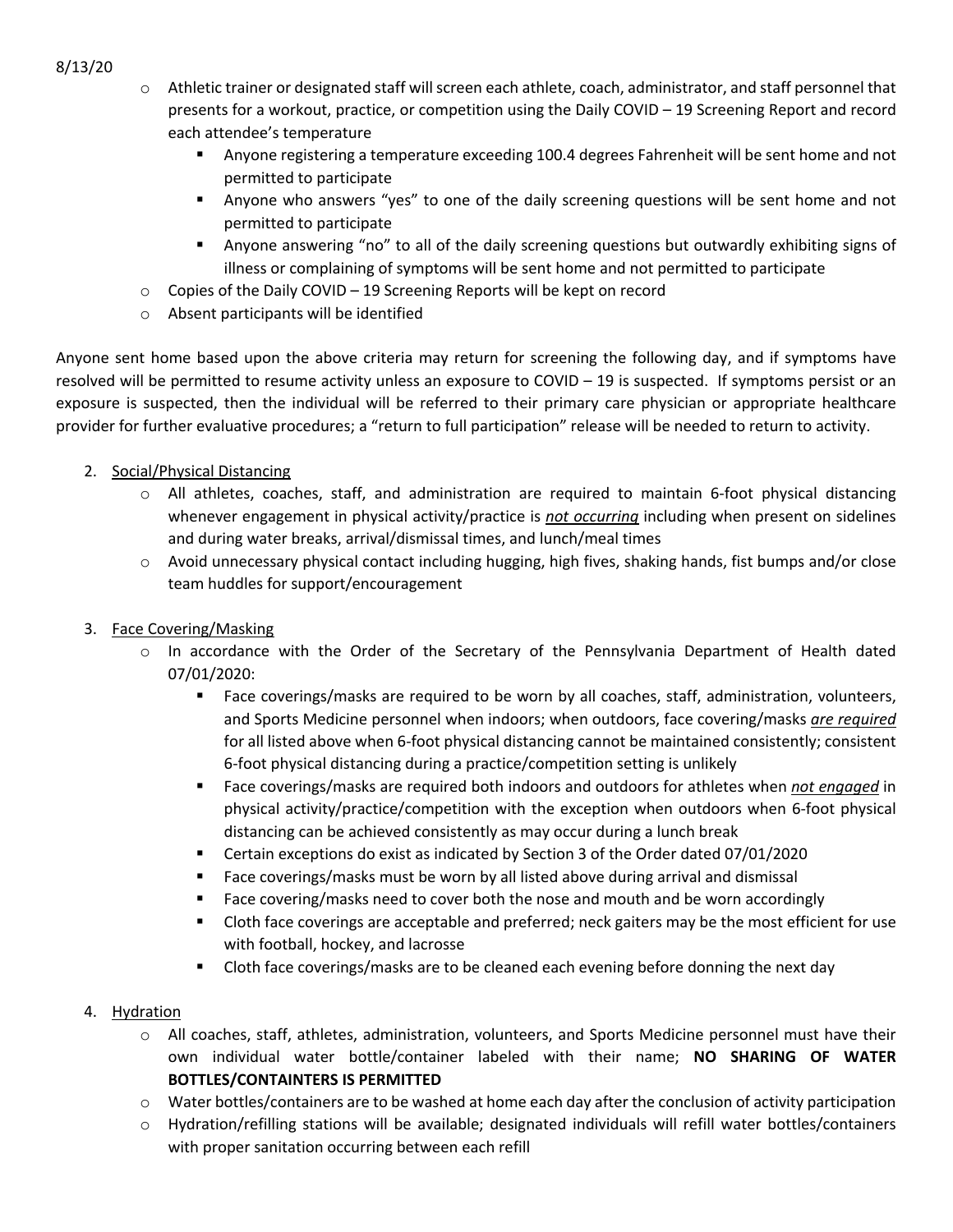- $\circ$  Refilling coolers are to be washed and sanitized each day after the conclusion of activity participation and in between sessions as deemed necessary
- o In order to prevent dehydration, athletes should be drinking water before, during, and after activity participation

### 5. Personal Hygiene

- o Hand washing for at least 20 seconds with soap and warm water or application of hand sanitizer of at least 60% alcohol is to be completed frequently and consistently throughout activity participation and when deemed necessary
- o Sharing of clothing or towels is prohibited
- o Sharing of drinks, food, or snacks between individuals is prohibited
- $\circ$  Participants are to shower as soon as reasonably possible after activity completion
- o Workout clothing is to be washed as soon as is reasonably possible after activity completion and not worn again until washing occurs
- o Worn equipment including shoulder pad, helmets, shin guards, knee pad, cleats, etc. are to be washed or sanitized as soon as is reasonably possible after activity completion
- $\circ$  Spitting and the use of sunflower or other shelled seeds/nuts is prohibited
- $\circ$  Mouth guards, when applicable, are to be washed with soap and warm water then rinsed and allowed to dry after the completion of activity
- 6. Equipment and Facility
	- $\circ$  A disinfectant with a 1-minute kill time for COVID 19 will be utilized by Sports Medicine personnel to clean, sanitize, and disinfect:
		- **■** High touch areas frequently
		- Tables and treatment spaces in between usage
		- Rehabilitation equipment in between usage
		- **•** Assist with sports equipment utilized during practices and competitions intermittently and routinely throughout usage
	- o Facilities will be cleaned, sanitized, and disinfected prior to and after workouts, practices, and competitions with high touch areas cleaned more frequently
	- $\circ$  Weight room equipment is to be wiped down after each individual usage before reuse by another individual
	- o Proper clothing and shoes are to be worn by all present for workouts, weight lifting, practices, and competitions to assist in preventing sweat from transmitting onto equipment
	- o All personal equipment and belongings should be spaced at least 6-feet apart to assist with achievement of proper social/physical distancing

# **ILLNESS PROTOCOLS**

- 1. If you are sick, **DO NOT** arrive to any scheduled workout, practice, or competition. Stay home and monitor symptoms. Notify the school, your coach, and the Athletic Trainer and await further instruction as your specific situation is assessed
- 2. Athlete/coach/staff illness onset while on site
	- $\circ$  Unwell individual will be removed from participation and every effort will be made to isolate the individual from others
	- o Parent/guardian or significant other (if deemed necessary) will be contacted to arrange for the unwell individual to be removed from the facility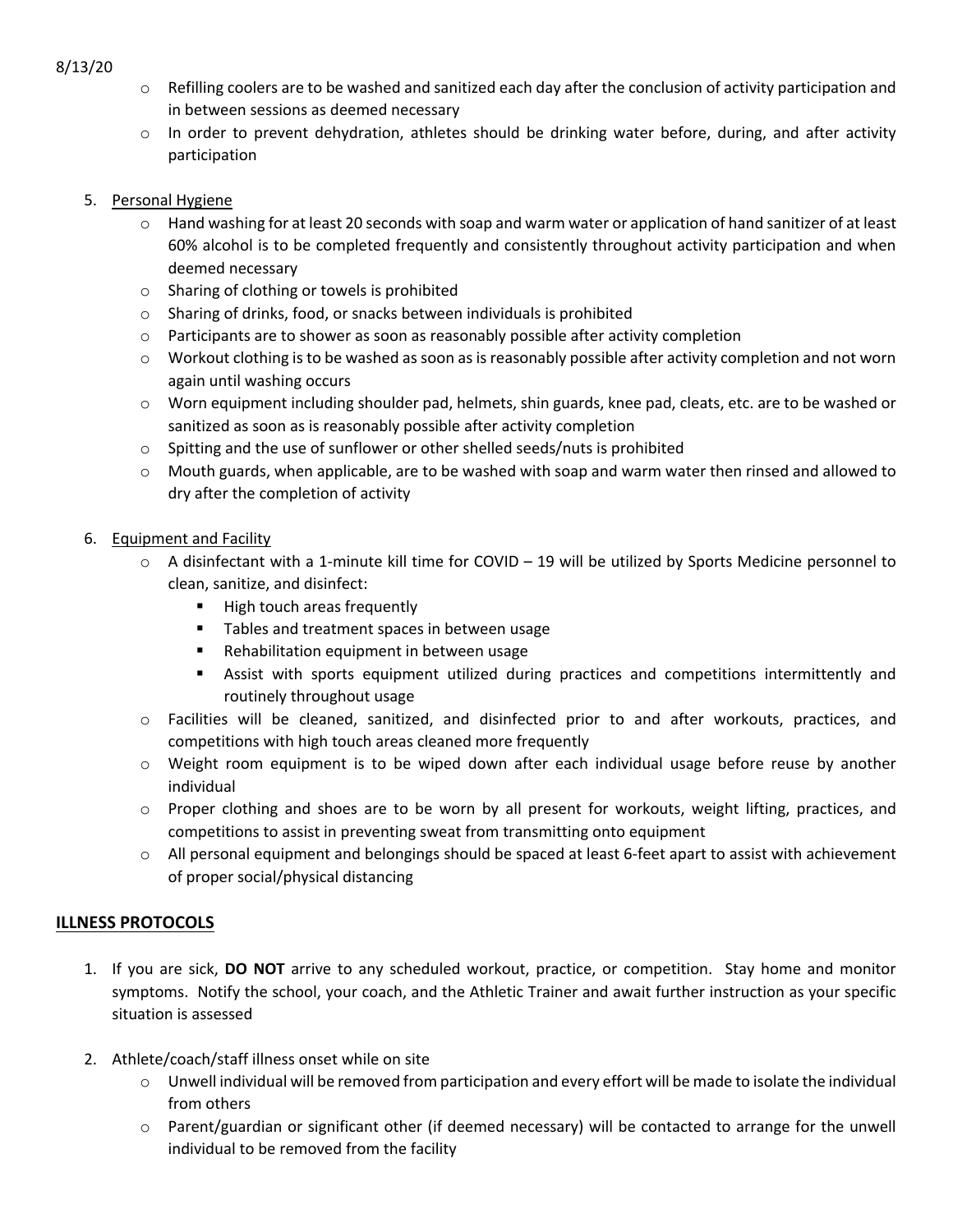- 8/13/20
- $\circ$  Unwell individual will be asked to contact their primary care physician or appropriate healthcare provider to seek direction and guidance regarding an appropriate plan of care
- o A "return to full participation" release *may be necessary* to return to activity participation depending upon your particular circumstances
- 3. If you receive a positive COVID 19 diagnosis
	- o Stay at home
	- o Contact your healthcare provider
	- o Notify your coach
- 4. Individual positively identified with COVID 19 (Positive Test) and is symptomatic
	- $\circ$  Individual must isolate at home and may return to activity after meeting the following CDC guidelines and criteria:
		- At least 10 days have passed since onset of symptoms **AND**
		- At least 24 hours have passed since resolution of fever without use of fever reducing medications **AND**
		- § Other symptoms have improved **AND**
		- § A "return to full participation" written clearance is received from the individual's primary care physician or appropriate healthcare provider after evaluation and considerations for cardiac testing are completed
		- § **PLEASE NOTE:**
			- $\triangleright$  A gradual progressive return to activity will be utilized by Sports Medicine personnel for any individual returning from a symptomatic positive COVID  $-$  19 diagnosis to assess cardiovascular and respiratory functions as well as to assist with preventing "lack of activity" injury
- 5. Individual positively identified with COVID 19 (Positive Test) and asymptomatic
	- $\circ$  Individual must isolate at home and may return to activity after meeting the following CDC guidelines and criteria:
		- § At least 10 days have passed since positive diagnosis **AND**
		- § A "return to full participation" written clearance is received from the individual's primary care physician or appropriate healthcare provider after evaluation and considerations for cardiac testing are completed
		- **PLEASE NOTE:** A gradual progressive return to activity will be utilized by Sports Medicine personnel for any individual returning from a symptomatic positive COVID – 19 diagnosis to assess cardiovascular and respiratory functions as well as to assist with preventing "lack of activity" injury
- 6. An individual exposed, potentially exposed, or a close contact (6 feet or closer for 15 minutes) of an individual who tested positive for COVID – 19, must quarantine at home and may return to activity after meeting the CDC guidelines:
	- o At least 14 days have passed since initial exposure **AND**
	- o No onset of symptoms has occurred
	- o **PLEASE NOTE:** A gradual progressive return to activity will be utilized by Sports Medicine personnel for any individual returning from an exposure to a positive COVID – 19 person to assess cardiovascular and respiratory functions as well as to assist with preventing "lack of activity" injury
	- o Due to the incubation period for COVID 19 disease ranging from 2 to 14 days, a *test-based approach for ending quarantine for individuals exposed to a positive COVID – 19 person is no*